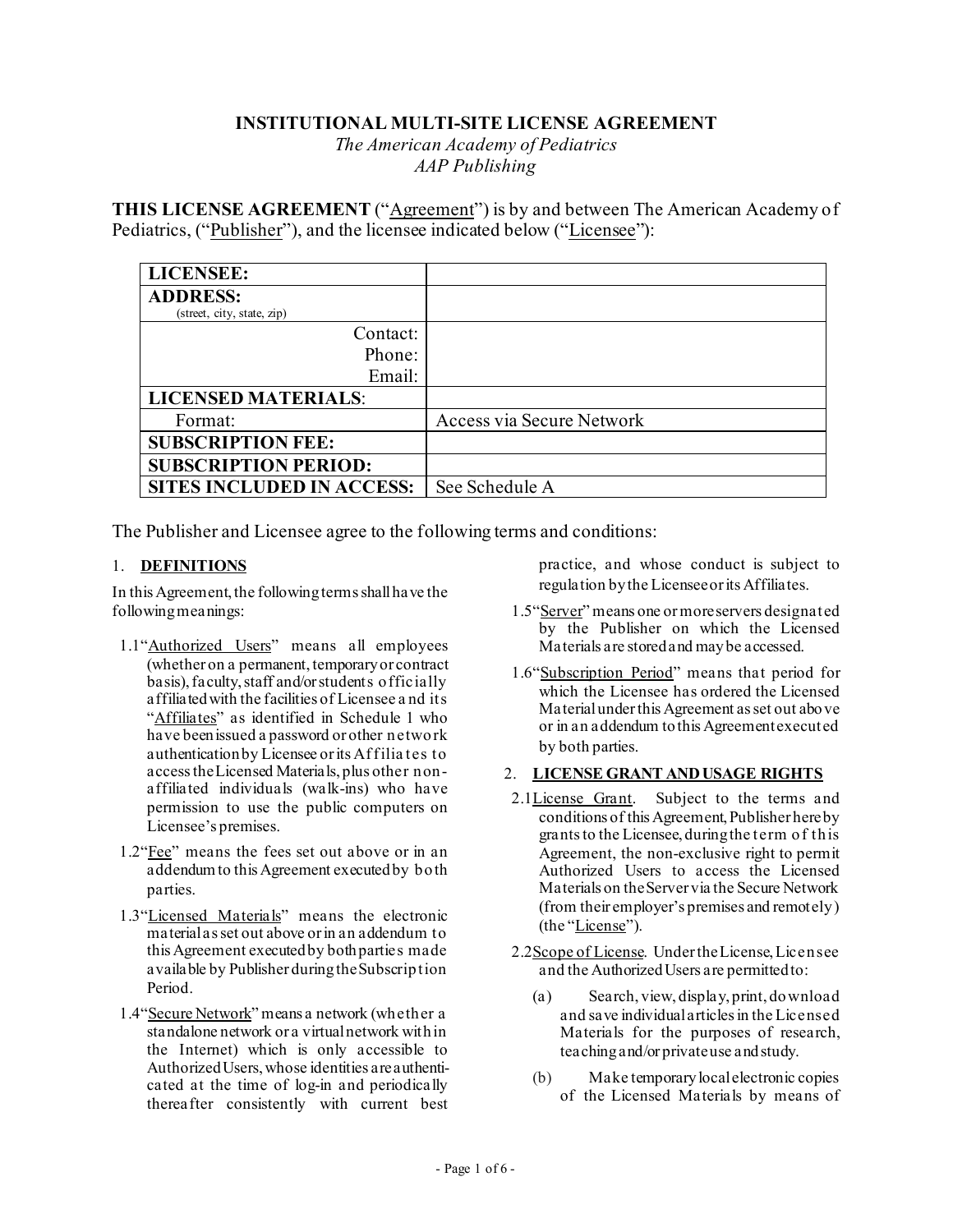caching ormirroredstorageasarenecessary solely to ensure efficient use by Authorized Users of the Licensed Materials.

- (c) Use the Licensed Materials as part of an integrated information service availa ble *to*  Authorized Users that will include links between the Licensed Materials and the Licensee's own indexes, third party abstracting and indexing services and other information resources utilized by the Licensee.The foregoingpermitslinksto the Licensed Materials or individual portions therein anddoesnotpermit incorporation of theLicensedMaterialsintoanyotherservice, system or database.
- (d) Distribute copies of individual articles or items of the Licensed Materials in print or electronic form to other Authorized Users for the purposes of research, teaching and/or private use and study.
- (e) Store insubstantial portions of the Licensed Materials on internal databases for later retrieval.For avoidance of doubt and if applicable, handouts from PPE may be saved/stored with an active subscriptionand the approved method of posting PPE handouts is acceptable.
- (f) Supply print or electronic copies of individual articles from the Licensed Materials to regulatory authorities for regulatory purposes.
- (g) Supply print or electronic copies of individual articles or parts of articles taken from the Licensed Materials to individual patients on request or on an ad-hoc basis for medical information purposes, provided that such dissemination does not result in distribution of a substantial or material portion or volume of the Licensed Materials.
- (h) Fulfill interlibrary loan (ILL) requests under compliancewith copyright law(CLL) Sections 107 and 108: [https://www.copyright.gov/title17/92chap1.](https://www.copyright.gov/title17/92chap1.html#108) [html#108](https://www.copyright.gov/title17/92chap1.html#108). Redistribution of Licensed Materials to non-authorized users in electronic or digital form is permitted via secure transmission, so long as it is not in "such aggregate quantities as to substitute for a subscription to or purchase of" the work usingAriel or its equivalent,whereby the electronic file is deleted immediately after printing.
- (i) Transcribe any portion of the Licensed Materials into Braille script, enlarged type or other appropriate version in order to allow Authorized Users with disabilities to

access such content.For avoidance of doubt, this applies typically to Academic institutions.

- (j) Disclose portions of Licensed Materials in connection with any legal and/or patent proceedings and/or if requested pursuant to an order of a competent court or administrative agency.
- (k) Display, download or print the Licensed Materials for the purpose of internal marketing or testing or for training Authorized Users or groups of Authorized Users.
- 2.3License Restrictions. The License shall be subject to the following restrictions and conditions:
	- (a) Except as specifically provided elsewhere in this Agreement, Licensee is prohibited from making agreements for access to the Licensed Materials with individuals, organizations, vendors, affiliates, or partners, who are not Authorized Users.
	- (b) Licensee shall use, and permit its Authorized Users to use, the Licensed Materials only for the purposes of research, teaching, internal business purposes, and private study.
	- (c) Licensee shall not use any Licensed Material in course packs (print or electronic) or other written materials distributed to students/users without the separate written approval of Publisher.
	- (d) Licensee agrees not to remove, cover, overlay, obscure, block or change any copyright notices, disclaimers or other proprietary legends already incorporated in the Licensed Materials and to include such items in copies or partial copies of articles in the Licensed Materials, in whatever form, that are supplied to third parties who are not Authorized Users as permitted in this Agreement.
	- (e) Licensee shall not use or distribute, or permit any third party to use or distribute, the Licensed Material in any commercial manner.
	- (f) Licensee shall not modify the Licensed Material or prepare derivative works based upon the Licensed Materials nor permit its Authorized Users to do so.
	- (g) Licensee shall not systematically download (by robots or other automatic processes) portions of the Licensed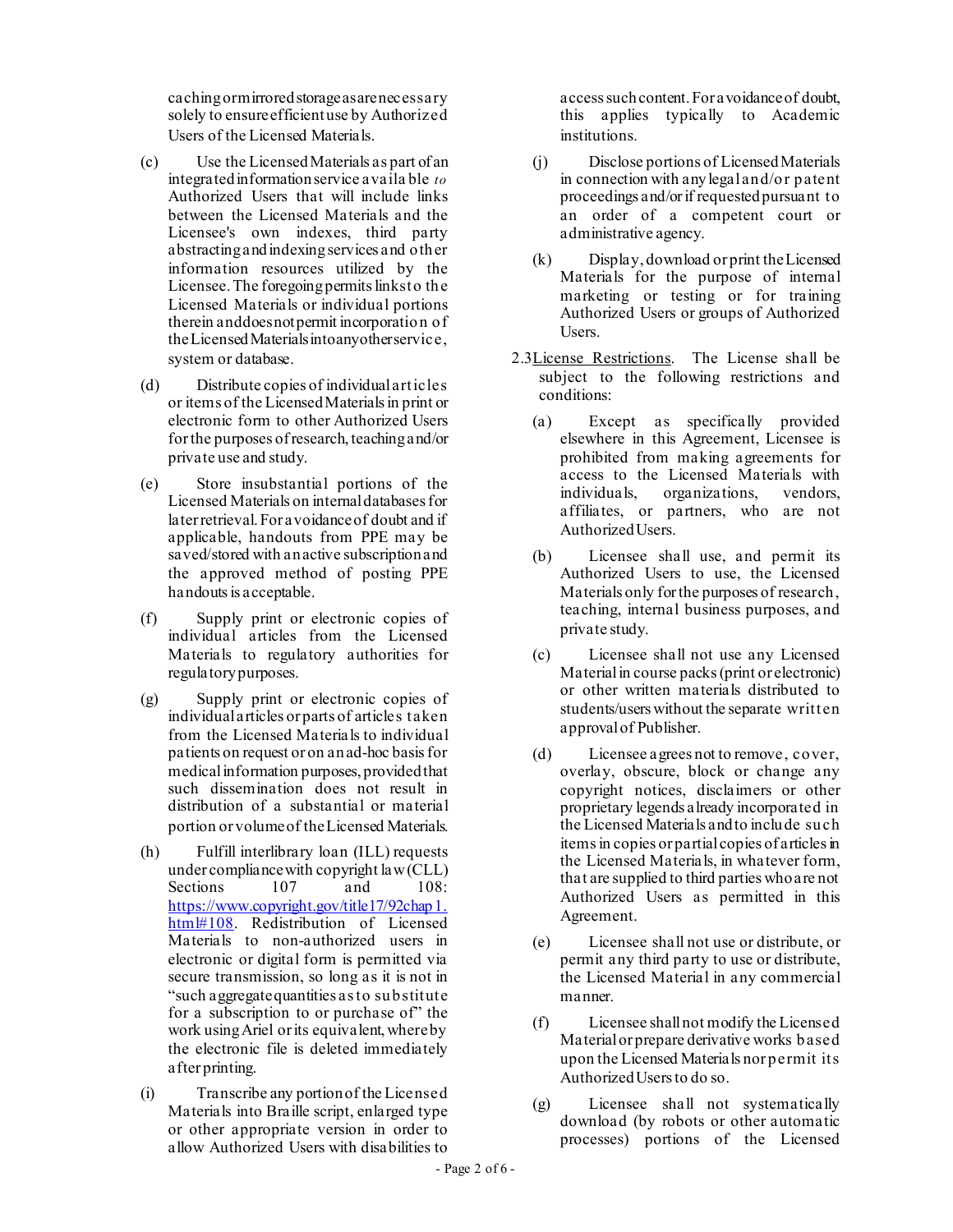Materials or permit its Authorized Users to do so, without explicit approval of the Publisher. The foregoing shall not restrict the indexing of materials for search purposes.

(h) Licensee shall not post or distribute any part of the Licensed Material on any electronic network other than Licensee's Secure Network as permitted herein, including any hosting or mirroring of the Licensed Materials, and in no event shall it post or make available Licensed Material to the public via the Internet or World Wide Web.

## 3. **ACCESS BY AUTHORIZED USERS**

- 3.1Licensee shall take commercially reasonable efforts to ensure that only Authorized Users are permitted access to the Licensed Materials. Licensee shall make all AuthorizedUsers aware of the terms herein regarding use of the Licensed Material. Licensee will issue passwords or other access information only to Authorized Users and use reasonable efforts to ensure that Authorized Users do not divulge their passwords other access information to any third party.
- 3.2Licensee will monitor compliance of its Authorized Users with the terms of this Agreement. Licensee will promptly upon becoming aware of any significant unauthorized use or other breach, inform the Publisher of such fact and take all reasonable steps, to ensure that such activity ceases and to prevent any recurrence. Licensee shall at all times remain responsible for its Authorized Users and their use of the Licensed Material.
- 3.3Licensee will keep full and up-to-date records of all IP addresses used in connection with the Secure Network and promptly provide the Publisher with details of any additions, deletions or other alterations as requested.

## 4. **AVAILABILITY OF LICENSED MATERIALS**

- 4.1Publisher shall make the Licensed Materials available to the Licensee from the Server, at the IP addresses provided by Licensee via Publisher's online IP address registration process, as the Licensee may amend such IP addresses from time to time.
- 4.2Publisher will make available the electronic copy of each journalissue in the Licensed Materia ls within three days of releasing the printed version.For avoidance of doubt this applies to journal subscriptions only.
- 4.3Publisher will take commercially reasonable efforts to ensure that the Server has a dequate

capacity and bandwidth to support the usage of the Licensed Materials at a level commensurate with the standards of availability for online information services ofsimilar scopeoperating via the World Wide Web, as such standards evolve from time to timeover the term of this Agreement.

- 4.4Publisher will take commercially reasonable efforts to make the Licensed Materials available to Licensee and its Authorized Users on a 24x7 basis, save for scheduled routine maintenance (which shall be notified to the Licensee in writing in advance wherever possible) provided that the PUBLISHER WILL NOT BE LIABLE FOR DAMAGES OR REFUNDS SHOULD THE SERVER BECOME TEMPORARILY UNAVAILABLE OR IF ACCESS TO THE SERVER OCCASIONALLY BECOMES SLOW OR INCOMPLETE. In no event shall the Publisher be liable for downtime, system speed or slow down caused by the misoperation or failure of the Internet or any other network not under the sole control of Publisher or by any other cause beyond the reasonable control of Publisher. Publisher will restore access to the Licensed Materials as soon as commercially practicable in the event of an unscheduled interruption or failure of the Server.
- 4.5Licensee acknowledges that Publisher m ay use and disclose for its own purposes the server logs recording users' access to the Server and Licensed Materials ("Server Logs"), provided that Publisher will take commercially reasonable efforts to ensure that the portion of the Server Logs recording the Authorized Users' access to the Server will not be made available to any third party without the consent of Licensee except in de-personalized or aggregate form or as required by la w or court order.
- 4.6Publisher will make available to the Licensee usage statistics for the Licensee's online usage of Licensed Materials. Usage statistics will describe usage for all IP addresses, or other access method registered by the Licensee as part of this Agreement. Such usage statistics will be COUNTER compliant.
- 5. **FEES**. In consideration for the rights granted under this Agreement, Licensee will pay the Fees within thirty (30) days of receipt of invoice from the Publisher. Licensee shall be responsible for any taxes imposed or levied on the License or Licensee, if applicable, with the exception of taxes based on Publisher's income.
- <span id="page-2-0"></span>6. **OWNERSHIP**. As between the Parties, title to and ownership of the Licensed Materials, and all copyrights and associated intellectual property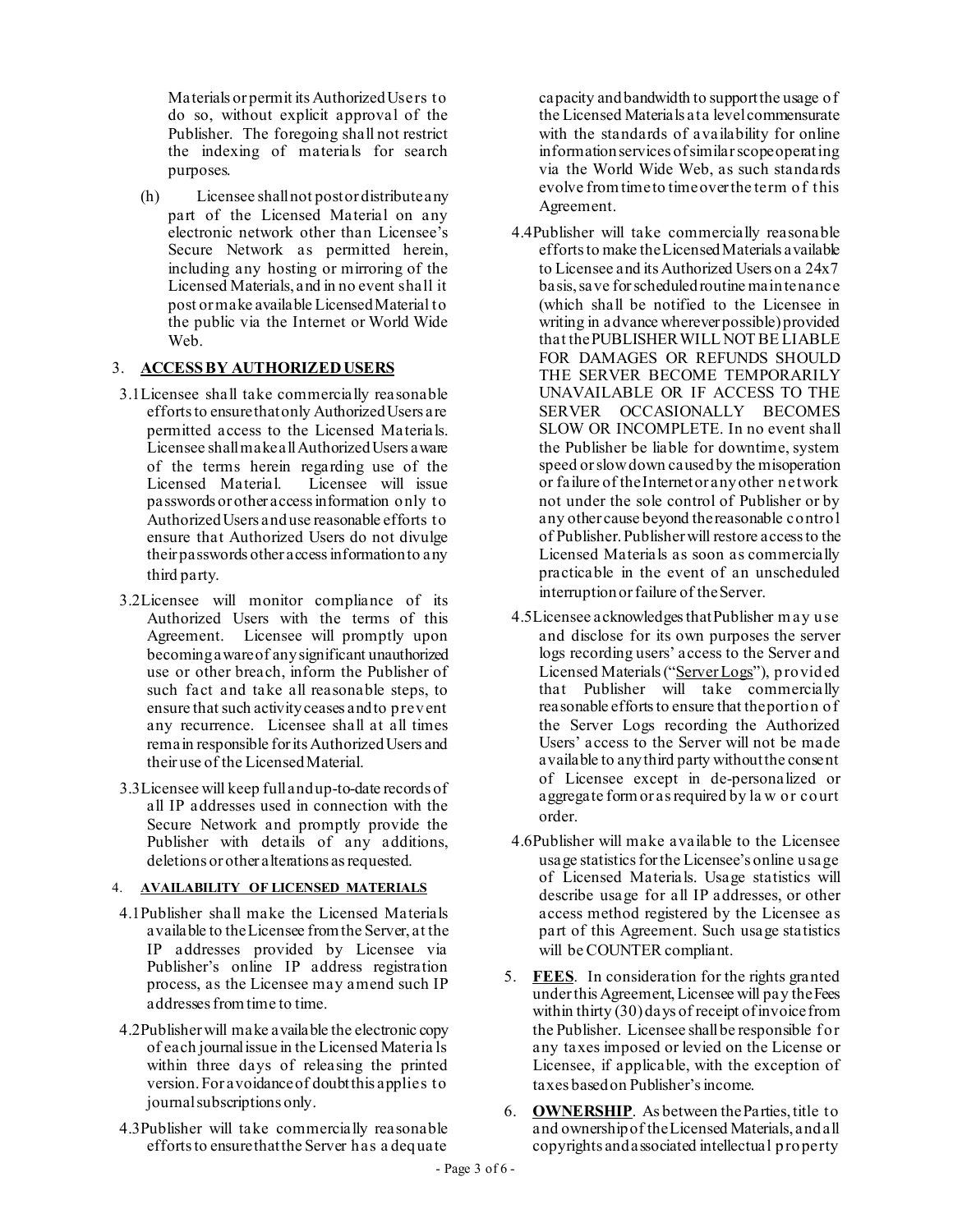rights therein, shall belong to the Publisher. The only rights to the Licensed Materials granted to Licensee are the rights to use the Licensed Materials in accordance with the License and a ll rights not specifically granted herein are reserved by the Publisher. Subject to limitations imposed by the legal doctrine of fair use, Licensee acknowledges and agrees that the Publisher shall have all right, title and ownership in any Licensed Materials incorporated or embedded in any other materials or items, and that such incorporated materials may only be used in accordance with the terms of this Agreement. Licensee shall cooperate fully with the Publisher for the purpose of securing, reserving, and protecting the Publisher's rights in the Licensed Materials.

## <span id="page-3-1"></span>7. **INDEMNITY, DISCLAIMERS AND LIMITATIONS OF LIABILITY.**

- <span id="page-3-0"></span>7.1Publisher shall indemnify and hold the Authorized Users, Licensee, and its Affilia tes, harmless from and against any loss, damage, costs, liability, and expenses (including reasonable legal fees) arising out of a ny lega l action taken against such entities claiming that the Licensed Materials used as contemplated by this Agreement infringe the U.S. copyright or any other U.S. proprietary or intellectual property rights of any person. The Publisher shall have no obligation under this Section for any such claims, actions or losses which are based upon: (i) Licensee's or its Authorized Users' use of the Licensed Materials in a combination with materials or products not supplied by the Publisher which violates the rights of third parties, (ii) the modification of the Licensed Materials or the use or distribution of such modified content, or (iii) use of the Licensed Materials in a manner other than that permitted herein.
- 7.2EXCEPT AS EXPRESSLY PROVIDED IN THIS AGREEMENT, PUBLISHER MAKES<br>NO REPRESENTATIONS OR REPRESENTATIONS OR WARRANTIES OF ANY KIND, EXPRESS OR IMPLIED, INCLUDING, BUT NOT LIMITED TO, ACCURACY, TIMELINESS OR COMPLETENESS OF THE INFORMATION CONTAINED IN THE LICENSED MATERIALS, OR MERCHANTABILITY,TITLE OR FITNESS OF USE FOR A PARTICULAR PURPOSE.
- 7.3UNDER NO CIRCUMSTANCES, SHALL EITHER PARTY BE LIABLE TO THE OTHER PARTY FOR ANY INDIRECT,<br>CONSEQUENTIAL (INCLUDING **CONSEQUENTIAL** WITHOUT LIMITATION LOSS OF PROFITS), INCIDENTAL, SPECIAL

EXEMPLARY OR PUNITIVE DAMAGES, ARISING OUT OF OR IN CONNECTION WITH THIS AGREEMENT OR THE USE OR INABILITY TO USE THE LICENSED MATERIALS, PROVIDED THAT THE FOREGOING SHALL NOT APPLY TO THE EXTENT LICENSEE INTENTIONALLY BREACHES THE LICENSE GRANTED HEREIN. IN NO EVENT SHALL EITHER PARTY HERETO BE LIABLE TO THE OTHER PARTY FOR ANY ADVERSE<br>CONSEOUENCES ARISING FROM CONSEQUENCES ARISING FROM INDEPENDENT APPLICATION OF THE CONTENT OF THE LICENSED MATERIALS TO PARTICULAR CIRCUM-STANCES OR LICENSEE'S OR ITS AUTHORIZED USERS' RELIANCE ON THE LICENSED MATERIALS FOR ANY PURPOSE.

7.4EXCEPT FOR CLAIMS BROUGHT PURSUANT TO SECTION [7.1,](#page-3-0) THE LIMIT OF PUBLISHER'S LIABILITY (WHETHER IN CONTRACT, TORT, NEGLIGENCE, STRICT LIABILITY IN TORT OR BY STATUTE OR OTHERWISE) TO LICENSEE OR TO ANY THIRD PARTY RELATED TO THIS AGREEMENT OR THE LICENSED MATERIALS, FOR ANY AND ALL CLAIMS, SHALL NOT IN AGGREGATE EXCEED THE FEES PAID BY LICENSEE HEREUNDER.

## 8. **TERM AND TERMINATION**

- 8.1This Agreement shall come into force at the beginning of the Subscription Period and, unless earlier terminated in accordance with this Agreement or extended by written agreement of both parties, shall expire at the end of the Subscription Period. One-time purchase perpetual rights agreements shall not expire, which pertains only to yearly eBook Collections.
- 8.2Either party may terminate this Agreement at any time by written or email notice to the other party with immediate effect in either of the following circumstances:
	- (a) If the other party has breached any of its obligations hereunder and has failed to remedy such breach within thirty (30) days of receipt of notice in writing specifying the breach; or
	- (b) If the other party has gone into bankruptcy or liquidation; or has had a receiver or manager appointed in respect of any of its assets.
- <span id="page-3-2"></span>8.3 Except for termination for cause, Publisher shall provide continuing access for Authorized Users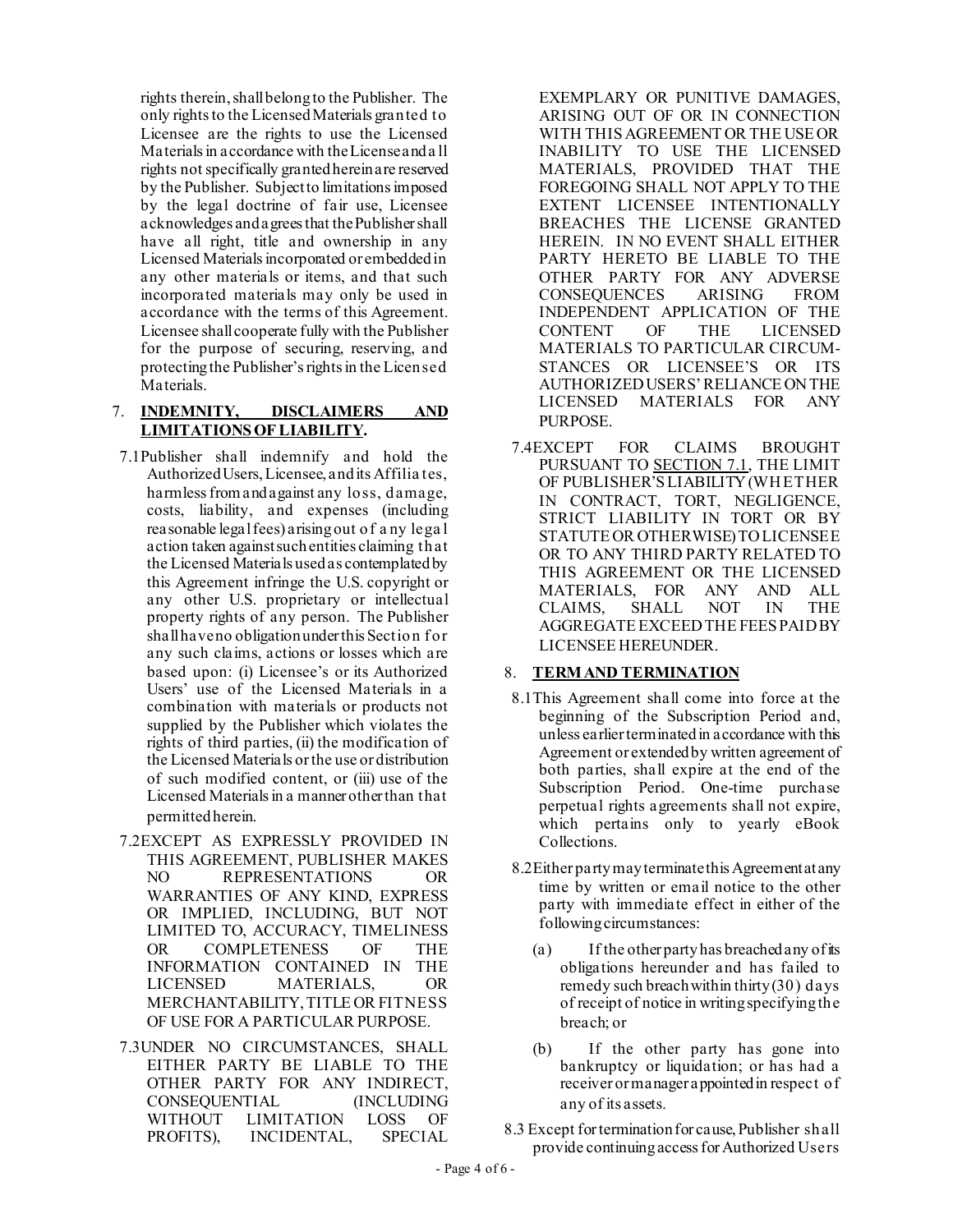to that part of the Licensed Materials which wa s published during the Subscription Period or Perpetual Rights purchase termsin a manner and form substantially similar to the means by which access is provided under this Agreement or via a successor system or format to which the Licensed Materials are migrated.

This applies to the followingresources covered in this agreement:

 $\Box$  AAP Journals: Perpetual rights, this does not apply to eArchives.

 $\Box$  Annual AAP eBook Collections: Perpetual rights for collection purchased, no eArchives

 $\Box$  NRP eBook Collection: No perpetual rights, no eArchives,

Point-of-Care Solutions: No perpetual rights, no eArchives including:

- $\Box$  Pediatric Care Online
- $\Box$  Red Book Online
- $\Box$  Pediatric Patient Education

The following rights and obligations shall survive anytermination: (a) any obligation that matured prior to the effective date of the termination or expiration; and (b) Sections  $6, 7$  $6, 7$ , [8.3](#page-3-2) and [9](#page-4-0).

- <span id="page-4-0"></span>9. GENERAL
- 9.1 This Agreement will be governed by the laws of the State of Illinois. The parties hereby submit to the exclusive jurisdiction of the federal and state courts locatedin Chicago, Illinois, U.S.A.

## **ACCEPTED AND AGREED:**

#### **PUBLISHER: LICENSEE:**

The American Academyof Pediatrics 345 Park Boulevard Itasca, IL 60143 Attn: Licensing Manager

 $\nonumber$ By:  $\frac{\text{By:}}{\text{(Signature)}}$ 

 $\overline{(\text{Print name and title})}$   $\overline{(\text{Print name and title})}$ 

The of execution Theorem and the securition of the of execution of the of execution of  $\overline{(\text{Date of execution})}$ 

*\*\*See last page for list of sites covered in license\*\**

- 9.2 Signed digital copies of this Agreement, and attachments will legally bind the parties to the same extent as original documents. A waiver of any breach or default under this Agreement shall not constitute a waiver of any other right for subsequent breach or default. Either party's failure to enforce any term of this Agreement shall not constitute a waiver of any rights to enforce subsequent breaches. If any term of this Agreement is held to be invalid, the parties agree that such invalidity will not affectthe remaining terms.
- 9.3 Any notice required under this Agreement shall be in writing or emailand sent or emailed to the address shown on the front of this Agreement or such other address as may be provided by each party from time-to-time. Notices shall be effective when received and shall be sent by email, certified mail or by overnight courier. Neither party may assign this Agreement to a ny third party without the prior written consent of the other party.
- 9.4.This Agreement and any attachments represents the entire agreement between the parties and supersedes any previous contemporaneous oral or written agreements, commitments, representations, or communications regarding the subject matter of this Agreement. Any modification to this Agreement must be in writing and signed by a duly authorized agent of both parties.
- 9.5 Nothing in this Agreement shall give either party the right to use the other's trade names, trademarks or service marks. Ea ch party shall comply with all applicable laws andregulations in exercising its rights and performing its obligations hereunder.